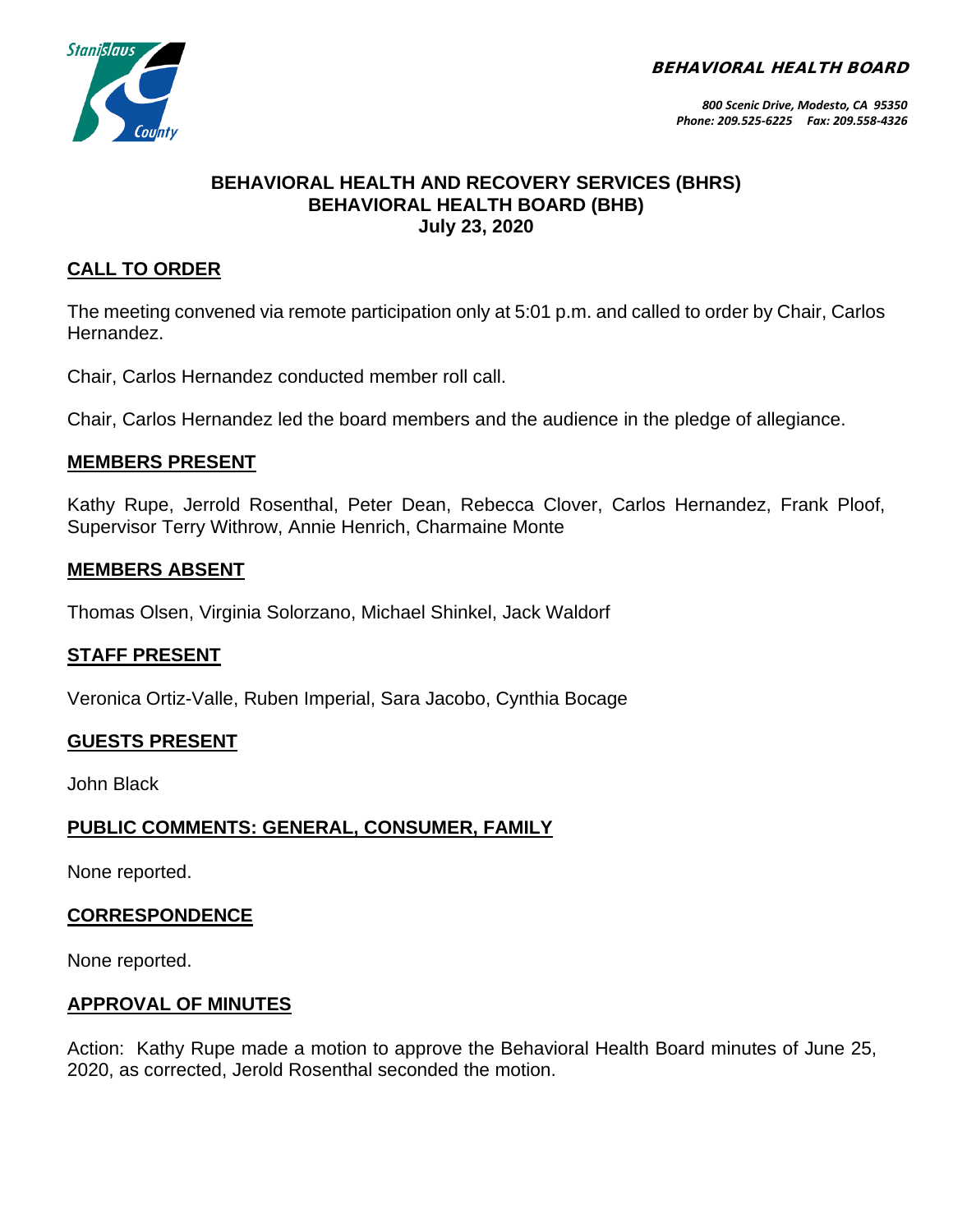Behavioral Health Board July 23, 2020 Page 2 of 4

## **BOARD OF SUPERVISORS REPORT**

Supervisor Withrow reported on the following highlights:

• COVID-19 County-wide update: The Emergency Operations Center continues to meet weekly, working 24/7 with challenges raging from increased hospitalizations and capacity at hospitals. Contact tracing has been challenging due to high increase on cases. Finding ways to re-open schools has been a challenge.

### **PRESENTATION: VAPING 101**

A PowerPoint presentation on Vaping was presented by Charmaine Monte and Analisa Zamora from the Stanislaus County Tobacco Use and Prevention Program. This is a collaboration between the Stanislaus County Office of Education (SCOE) and Health Services Agency (HSA). The goal of the presentation was to provide a shared understanding of the dangers of vaping use by youth and adults and the different vaping devices easily accessible. It was an eye opening to see the discreet and attractive flavors, including the anatomy of pod-based system. Presenters also discussed grant opportunities such as Tobacco-Free for Recovery and 211 Call Center Tobacco Cessation Referral Project promoting health.

#### **COMMITTEE REPORTS**

### **EXECUTIVE COMMITTEE**

Carlos Hernandez reported the committee met via GoToMeeting and set the agenda. Members shared their experiences and challenges when conducting committee meetings virtually and how this is a learning curve for all.

#### **IMPACT-DEPARTMENT RUN SERVICES**

No report.

#### **IMPACT-CONTRACT RUN SERVICES**

Rebecca Clover reported the committee anticipates a presentation on Creative Alternatives Program at the next committee meeting.

#### **MANAGED CARE**

None reported.

### **PREVENTION AND COMMUNITY EDUCATION/OUTREACH**

Carlos Hernandez reported the committee met in July via Zoom. The committee focused on brainstorming ideas on how to reach out to the community in efforts to help with BHB recruitment.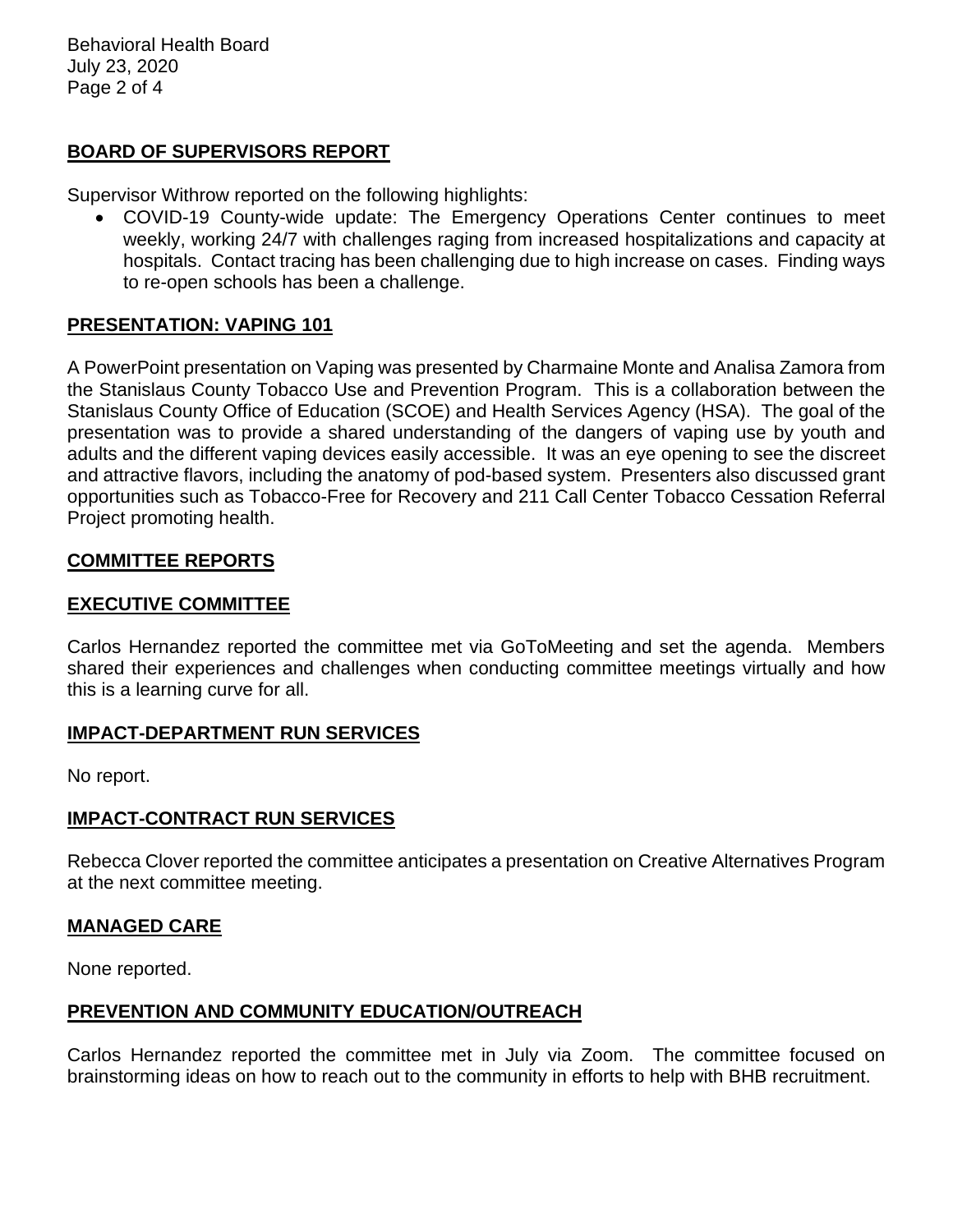Behavioral Health Board July 23, 2020 Page 3 of 4

# **ADMINISTRATIVE, FISCAL MANAGEMENT**

None reported.

# **CULTURAL COMPETENCY, EQUITY AND SOCIAL JUSTICE COMMITTEE (CCESJC)**

Ruben Imperial reported the committee is currently working to implement the National Standards for Cultural and Linguistically Appropriate Services (CLAS), brainstorming ideas focused on principal standards and recommendations around how our services can be more respectful and understandable across all cultural, ethnic populations within our community. In addition, mandatory cultural competency evidenced-based trainings will be offered in the next couple of months.

# **DEPARTMENT REPORT**

Ruben Imperial reported on the following:

- The Department efforts to mitigate and monitor Covid-19 risk continues despite the surge in cases encouraging staff to practice safety measures already in place.
- The Department continues to be involved in conversations with the Emergency Operations Center (EOC) dealing with variety of intersections between mental health population and emergency room.
- Ruben conducted virtual townhall meeting on July 1<sup>st</sup>, involving BHRS staff, and contract partners. This is an open meeting on weekly Covid-19 updates providing staff the opportunity to ask questions and/or address any concerns.
- BHRS has partnered with local law enforcement agencies to monitor data on suicide and death by suicide related data on 911 calls on a monthly basis. Other crisis data being monitored is the hospitalizations administrative data related to danger to self and other issues as well as from Crisis Line 558-4600.
- Legislation on Peer Support certification currently pending Governors approval. This will allow Medi-Cal billing for peer support services.
- The County continues to assess the budget for next fiscal year, returning to the Board of Supervisors in September for final budget.
- Mental Health Services Act (MHSA) Plan update Stakeholders meeting was postponed due to Covid-19. Hopes to convene in August, adding that consumer and family participation is a concern.
- Assembly Bill 2083: Memorandum of Understanding (MOU) on how to better serve Foster Care Youth. Ruben would like to present at the next BHB meeting for additional information.
- Ruben met with the Turlock City Manager regarding mental health needs of the community and informing them about the MHSA planning that is underway. Members were invited to participate in this conversation. If interested, contact Veronica Ortiz-Valle.

# **ANNOUNCEMENTS**

John Black thanked Supervisor Withrow for the extensive Covid-19 efforts in the County. Also reminded that the Peer Recovery Program will be opening soon at the Mod Spot in downtown Modesto.

Peter Dean commented regarding tracking complaints and how individuals experience discrimination. Ruben shared he is committed in making this process better and welcomed any